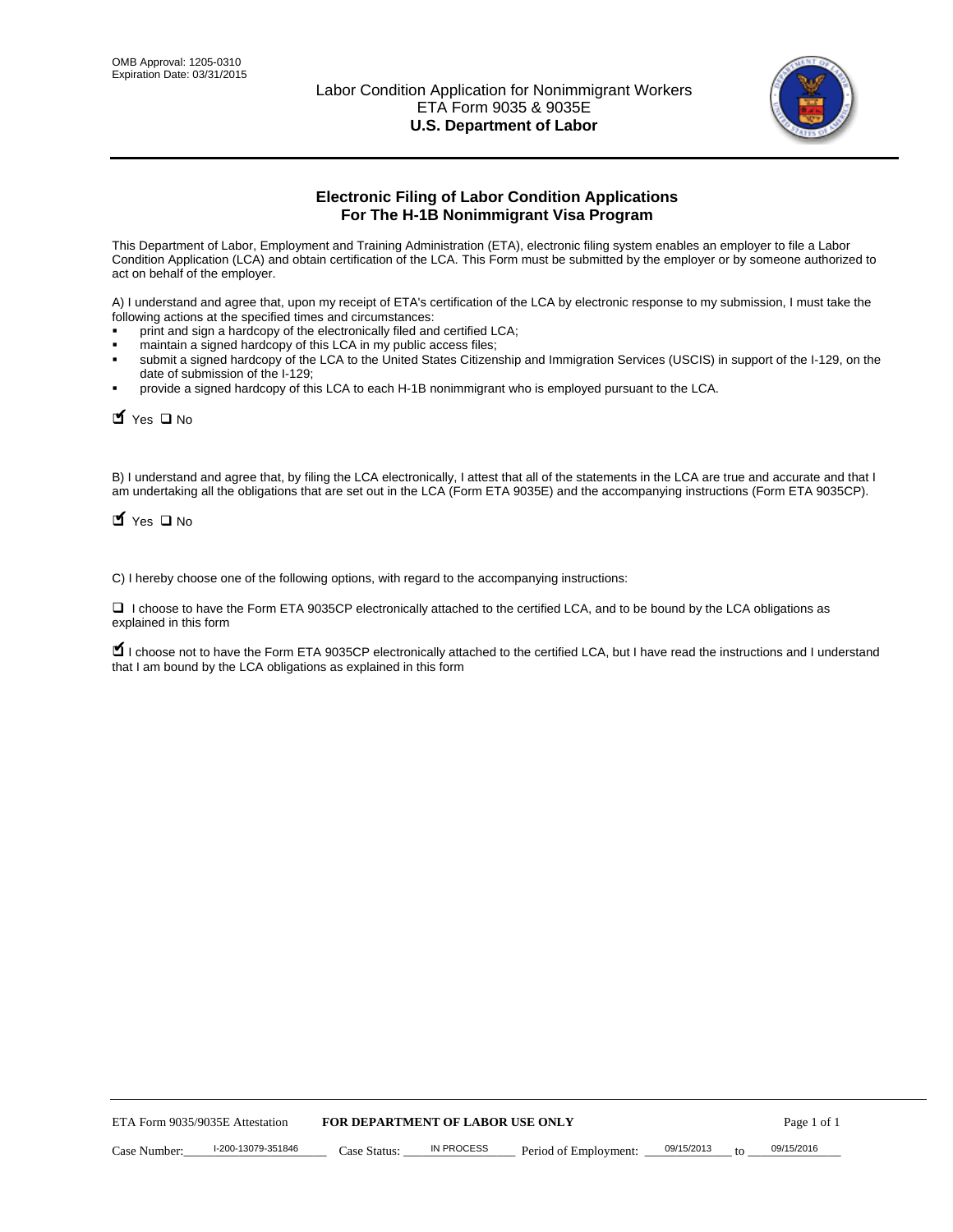## Labor Condition Application for Nonimmigrant Workers ETA Form 9035 & 9035E **U.S. Department of Labor**



*Please read and review the filing instructions carefully before completing the ETA Form 9035 or 9035E. A copy of the instructions can be found at http://www.foreignlaborcert.doleta.gov/. In accordance with Federal Regulations at 20 CFR 655.730(b), incomplete or obviously inaccurate Labor Condition Applications (LCAs) will not be certified by the Department of Labor. If the employer has received permission from the Administrator of the Office of Foreign Labor Certification to submit this form non-electronically, ALL required fields/items containing an asterisk ( \* ) must be completed as well as any fields/items where a response is conditional as indicated by the section ( § ) symbol.* 

## **A. Employment-Based Nonimmigrant Visa Information**

1. Indicate the type of visa classification supported by this application *(Write classification symbol)*: \*

H-1B

### **B. Temporary Need Information**

| 1. Job Title *<br>PROGRAMMER/ANALYST                                                                                                                                    |                                                            |                             |                                      |  |  |  |  |  |
|-------------------------------------------------------------------------------------------------------------------------------------------------------------------------|------------------------------------------------------------|-----------------------------|--------------------------------------|--|--|--|--|--|
| 2. SOC (ONET/OES) code *                                                                                                                                                | 3. SOC (ONET/OES) occupation title *                       |                             |                                      |  |  |  |  |  |
| 15-1131                                                                                                                                                                 |                                                            | <b>COMPUTER PROGRAMMERS</b> |                                      |  |  |  |  |  |
| 4. Is this a full-time position? *                                                                                                                                      |                                                            |                             | <b>Period of Intended Employment</b> |  |  |  |  |  |
| 5. Begin Date *<br>6. End Date *<br>$\blacksquare$ Yes<br>$\Box$ No<br>09/15/2016<br>09/15/2013<br>(mm/dd/yyyy)<br>(mm/dd/yyyy)                                         |                                                            |                             |                                      |  |  |  |  |  |
| 7. Worker positions needed/basis for the visa classification supported by this application                                                                              |                                                            |                             |                                      |  |  |  |  |  |
|                                                                                                                                                                         | Total Worker Positions Being Requested for Certification * |                             |                                      |  |  |  |  |  |
| Basis for the visa classification supported by this application<br>(indicate the total workers in each applicable category based on the total workers identified above) |                                                            |                             |                                      |  |  |  |  |  |
| a. New employment *                                                                                                                                                     |                                                            |                             | d. New concurrent employment *       |  |  |  |  |  |
| b. Continuation of previously approved employment *<br>0<br>without change with the same employer                                                                       |                                                            | $\Omega$                    | e. Change in employer *              |  |  |  |  |  |
| $\Omega$<br>c. Change in previously approved employment *                                                                                                               |                                                            |                             | f. Amended petition *                |  |  |  |  |  |

#### **C. Employer Information**

| 1. Legal business name *<br>MARLABS, INC                     |                                              |                           |
|--------------------------------------------------------------|----------------------------------------------|---------------------------|
| 2. Trade name/Doing Business As (DBA), if applicable<br>N/A  |                                              |                           |
| 3. Address 1 *<br>1 CORPORATE PLACE SOUTH                    |                                              |                           |
| 4. Address 2<br>N/A                                          |                                              |                           |
| 5. City *<br>PISCATAWAY                                      | 6. State *<br>NJ                             | 7. Postal code *<br>08854 |
| 8. Country *                                                 | 9. Province                                  |                           |
| UNITED STATES OF AMERICA                                     | N/A                                          |                           |
| 10. Telephone number *<br>7326941000                         | 11. Extension<br>N/A                         |                           |
| 12. Federal Employer Identification Number (FEIN from IRS) * | 13. NAICS code (must be at least 4-digits) * |                           |
| 541816287                                                    | 541511                                       |                           |

#### ETA Form 9035/9035E **FOR DEPARTMENT OF LABOR USE ONLY**

Case Number:  $\frac{1-200-13079-351846}{200}$  Case Status:  $\frac{1}{2}$  IN PROCESS Period of Employment:  $\frac{0.09/15/2013}{200}$  to  $\frac{0.09/15/2016}{200}$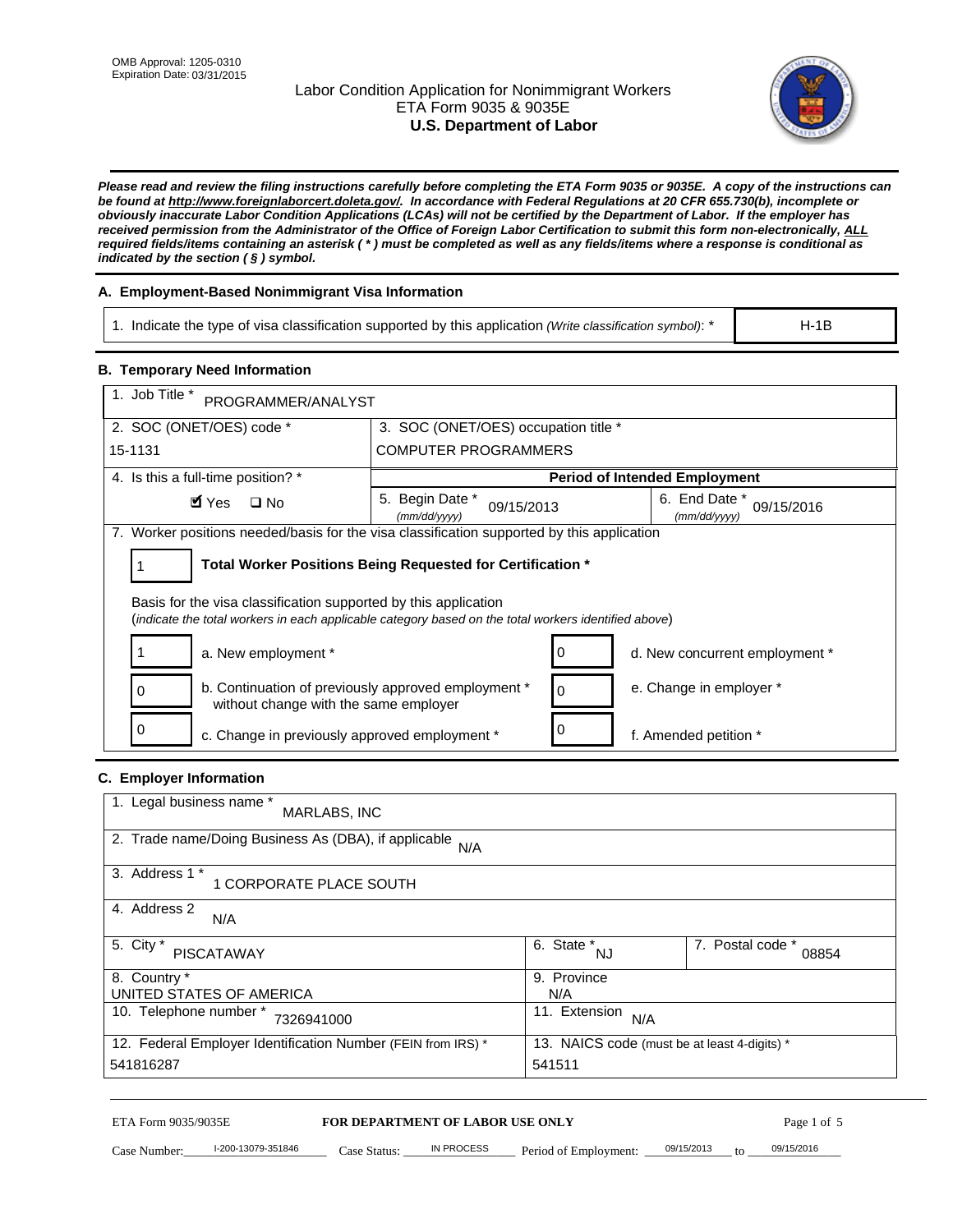

## **D. Employer Point of Contact Information**

**Important Note**: The information contained in this Section must be that of an employee of the employer who is authorized to act on behalf of the employer in labor certification matters. The information in this Section must be different from the agent or attorney information listed in Section E, unless the attorney is an employee of the employer.

| 1. Contact's last (family) name *<br>2. First (given) name * |                         |                           | 3. Middle name(s) * |  |  |  |
|--------------------------------------------------------------|-------------------------|---------------------------|---------------------|--|--|--|
| <b>VIDYADHARAN</b>                                           | SANJAY                  |                           | N/A                 |  |  |  |
| 4. Contact's job title *<br><b>GENERAL COUNSEL</b>           |                         |                           |                     |  |  |  |
| 5. Address 1 *<br>1 CORPORATE PLACE SOUTH                    |                         |                           |                     |  |  |  |
| 6. Address 2<br>N/A                                          |                         |                           |                     |  |  |  |
| 7. City $*$<br><b>PISCATAWAY</b>                             | 8. State *<br><b>NJ</b> | 9. Postal code *<br>08854 |                     |  |  |  |
| 10. Country *<br>UNITED STATES OF AMERICA                    | 11. Province<br>N/A     |                           |                     |  |  |  |
| 12. Telephone number *<br>Extension<br>13.                   |                         | 14. E-Mail address        |                     |  |  |  |
| 7326941000<br>1600                                           |                         | SANJAY@MARLABS.COM        |                     |  |  |  |

### **E. Attorney or Agent Information (If applicable)**

| 1. Is the employer represented by an attorney or agent in the filing of this application? *<br>If "Yes", complete the remainder of Section E below. |     |                                                      |                                             |                                             |     | <b>E</b> No<br>$\Box$ Yes |  |
|-----------------------------------------------------------------------------------------------------------------------------------------------------|-----|------------------------------------------------------|---------------------------------------------|---------------------------------------------|-----|---------------------------|--|
| 2. Attorney or Agent's last (family) name §                                                                                                         |     | 3. First (given) name $\S$                           |                                             |                                             |     | 4. Middle name(s) $\zeta$ |  |
| N/A                                                                                                                                                 |     | N/A                                                  |                                             |                                             | N/A |                           |  |
| 5. Address 1 $\frac{1}{5}$ N/A                                                                                                                      |     |                                                      |                                             |                                             |     |                           |  |
| 6. Address 2<br>N/A                                                                                                                                 |     |                                                      |                                             |                                             |     |                           |  |
| 7. City $\sqrt{s}$<br>N/A                                                                                                                           |     |                                                      | N/A                                         | 8. State §<br>9. Postal code $\zeta$<br>N/A |     |                           |  |
| 10. Country §<br>N/A                                                                                                                                |     |                                                      | 11. Province<br>N/A                         |                                             |     |                           |  |
| 12. Telephone number §                                                                                                                              |     | 13. Extension                                        | 14. E-Mail address                          |                                             |     |                           |  |
| N/A                                                                                                                                                 | N/A |                                                      | N/A                                         |                                             |     |                           |  |
| 15. Law firm/Business name §                                                                                                                        |     |                                                      | 16.<br>Law firm/Business FEIN $\frac{1}{2}$ |                                             |     |                           |  |
| N/A                                                                                                                                                 |     |                                                      | N/A                                         |                                             |     |                           |  |
| 17. State Bar number (only if attorney) §                                                                                                           |     | 18. State of highest court where attorney is in good |                                             |                                             |     |                           |  |
| N/A                                                                                                                                                 |     |                                                      | standing (only if attorney) §<br>N/A        |                                             |     |                           |  |
| 19. Name of the highest court where attorney is in good standing (only if attorney) $\zeta$                                                         |     |                                                      |                                             |                                             |     |                           |  |
| N/A                                                                                                                                                 |     |                                                      |                                             |                                             |     |                           |  |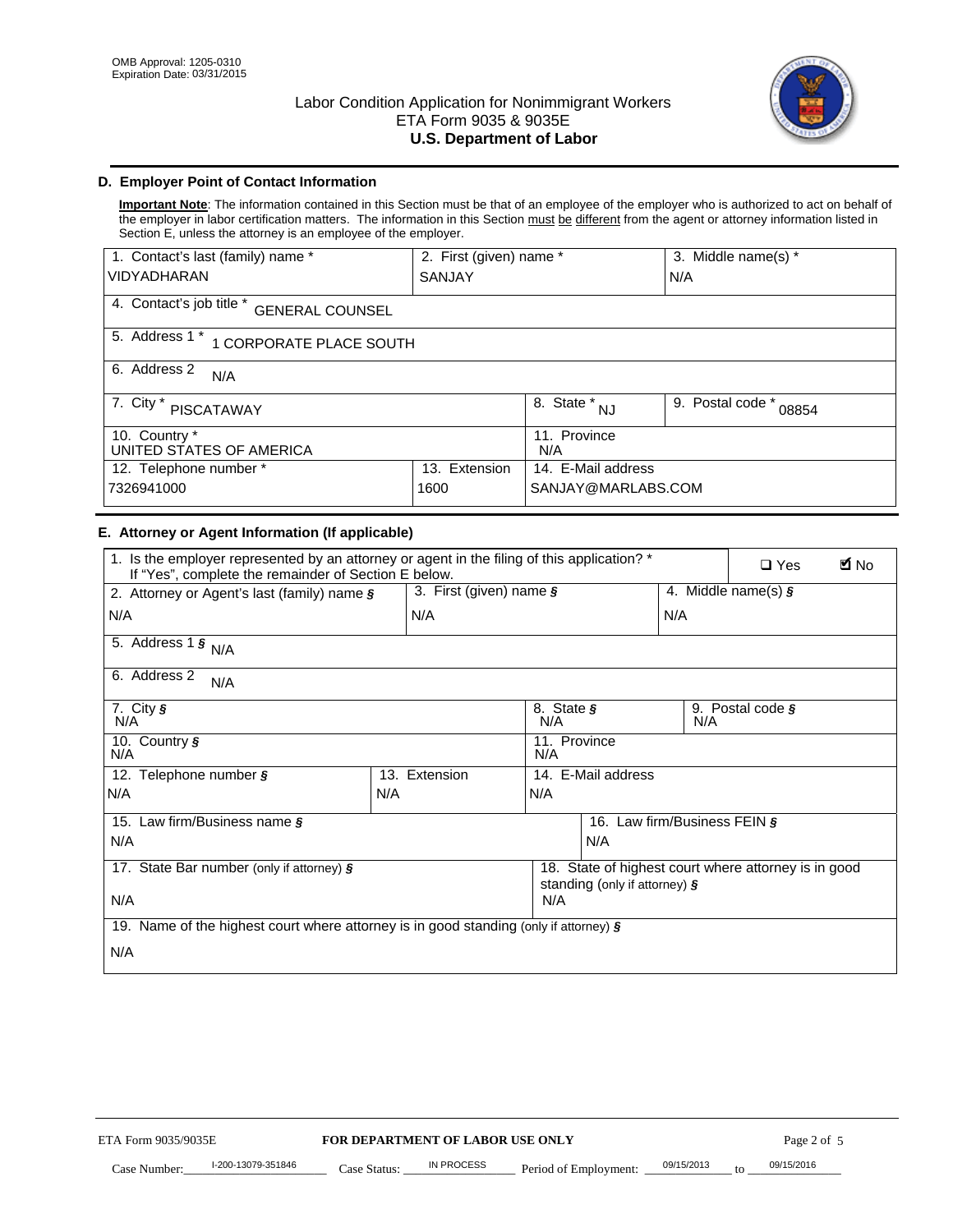**F. Rate of Pay** 

## Labor Condition Application for Nonimmigrant Workers ETA Form 9035 & 9035E **U.S. Department of Labor**



| <b>F. Rate of Pay</b>       |                                                     |
|-----------------------------|-----------------------------------------------------|
| 1. Wage Rate (Required)     | 2. Per: (Choose only one) *                         |
| 60000.00<br>From: \$<br>$*$ |                                                     |
|                             | □ Month ■ Year<br>□ Week □ Bi-Weekly<br>$\Box$ Hour |
| N/A<br>To: \$               |                                                     |
|                             |                                                     |

## **G. Employment and Prevailing Wage Information**

**Important Note**: It is important for the employer to define the place of intended employment with as much geographic specificity as possible The place of employment address listed below must be a physical location and cannot be a P.O. Box. The employer may use this section to identify up to three (3) physical locations and corresponding prevailing wages covering each location where work will be performed and the electronic system will accept up to 3 physical locations and prevailing wage information. If the employer has received approval from the Department of Labor to submit this form non-electronically and the work is expected to be performed in more than one location, an attachment must be submitted in order to complete this section.

#### *a. Place of Employment 1*

| 1. Address 1 *<br>721 SOUTH PARKER ST.                 |                                                                                                                       |
|--------------------------------------------------------|-----------------------------------------------------------------------------------------------------------------------|
| 2. Address 2<br>N/A                                    |                                                                                                                       |
| 3. City $*$<br>ORANGE,                                 | 4. County *<br>ORANGE COUNTY                                                                                          |
| 5. State/District/Territory *<br><b>CALIFORNIA</b>     | 6. Postal code *<br>92868                                                                                             |
|                                                        | <b>Prevailing Wage Information</b> (corresponding to the place of employment location listed above)                   |
| 7. Agency which issued prevailing wage §<br>N/A        | 7a. Prevailing wage tracking number (if applicable) §<br>N/A                                                          |
| Wage level *<br>8.<br>Ø∥<br>$\Box$                     | $\square$ $\square$<br>$\Box$ IV<br>$\Box$ N/A                                                                        |
| 9. Prevailing wage *<br>56493.00                       | 10. Per: (Choose only one) *<br>$\blacksquare$ Year<br>$\Box$ Week<br>$\Box$ Bi-Weekly<br>$\Box$ Month<br>$\Box$ Hour |
| 11. Prevailing wage source (Choose only one) *         |                                                                                                                       |
| <b>M</b> OES                                           | <b>CBA</b><br><b>DBA</b><br><b>SCA</b><br>Other<br>$\Box$<br>$\Box$<br>$\Box$<br>$\Box$                               |
| 11a. Year source published *<br>specify source $\zeta$ | 11b. If "OES", and SWA/NPC did not issue prevailing wage OR "Other" in question 11,                                   |
| 2013                                                   | OFLC ONLINE DATA CENTER                                                                                               |

#### **H. Employer Labor Condition Statements**

! *Important Note:* In order for your application to be processed, you MUST read Section H of the Labor Condition Application – General Instructions Form ETA 9035CP under the heading "Employer Labor Condition Statements" and agree to all four (4) labor condition statements summarized below:

- (1) **Wages:** Pay nonimmigrants at least the local prevailing wage or the employer's actual wage, whichever is higher, and pay for nonproductive time. Offer nonimmigrants benefits on the same basis as offered to U.S. workers.
- (2) **Working Conditions:** Provide working conditions for nonimmigrants which will not adversely affect the working conditions of workers similarly employed.
- (3) **Strike, Lockout, or Work Stoppage:** There is no strike, lockout, or work stoppage in the named occupation at the place of employment.
- (4) **Notice:** Notice to union or to workers has been or will be provided in the named occupation at the place of employment. A copy of this form will be provided to each nonimmigrant worker employed pursuant to the application.

| 1. I have read and agree to Labor Condition Statements 1, 2, 3, and 4 above and as fully explained in Section H | $\blacksquare$ Yes $\square$ No |  |
|-----------------------------------------------------------------------------------------------------------------|---------------------------------|--|
| of the Labor Condition Application – General Instructions – Form ETA 9035CP. *                                  |                                 |  |

| ETA Form 9035/9035E |                    | <b>FOR DEPARTMENT OF LABOR USE ONLY</b> |            |                                  |  | Page 3 of 5     |            |  |
|---------------------|--------------------|-----------------------------------------|------------|----------------------------------|--|-----------------|------------|--|
| Case Number:        | l-200-13079-351846 | Case Status:                            | IN PROCESS | Period of Employment: 09/15/2013 |  | $\overline{10}$ | 09/15/2016 |  |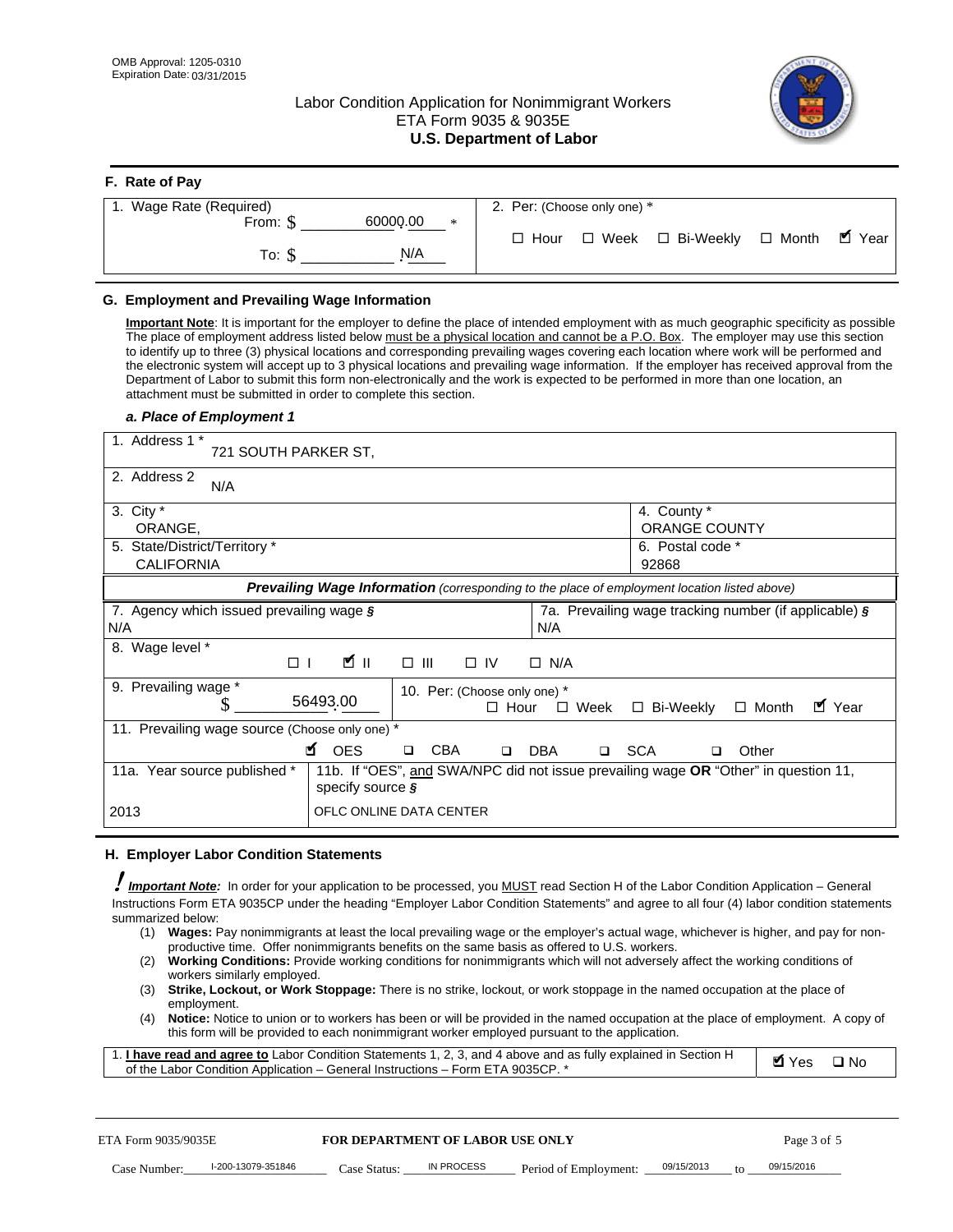

### **I. Additional Employer Labor Condition Statements – H-1B Employers ONLY**

!**Important Note***:* In order for your H-1B application to be processed, you MUST read Section I – Subsection 1 of the Labor Condition Application – General Instructions Form ETA 9035CP under the heading "Additional Employer Labor Condition Statements" and answer the questions below.

#### *a. Subsection 1*

| 1. Is the employer H-1B dependent? $\S$                                                                                                                                                                                                 | Myes                                          | $\Box$ No              |  |
|-----------------------------------------------------------------------------------------------------------------------------------------------------------------------------------------------------------------------------------------|-----------------------------------------------|------------------------|--|
| 2. Is the employer a willful violator? $\frac{1}{2}$                                                                                                                                                                                    | $\Box$ Yes                                    | <b>M</b> <sub>No</sub> |  |
| 3. If "Yes" is marked in questions 1.1 and/or 1.2, you must answer "Yes" or "No" regarding whether the<br>employer will use this application ONLY to support H-1B petitions or extensions of status for exempt H-1B<br>nonimmigrants? § | $\blacksquare$ Yes $\square$ No $\square$ N/A |                        |  |

**If you marked "Yes" to questions I.1 and/or I.2 and "No" to question I.3, you MUST read Section I – Subsection 2 of the Labor Condition Application – General Instructions Form ETA 9035CP under the heading "Additional Employer Labor Condition Statements" and indicate your agreement to all three (3) additional statements summarized below.** 

#### *b. Subsection 2*

- A. **Displacement:** Non-displacement of the U.S. workers in the employer's workforce
- B. **Secondary Displacement:** Non-displacement of U.S. workers in another employer's workforce; and
- C. **Recruitment and Hiring:** Recruitment of U.S. workers and hiring of U.S. workers applicant(s) who are equally or better qualified than the H-1B nonimmigrant(s).

| 4. I have read and agree to Additional Employer Labor Condition Statements A, B, and C above and as fully                  |      |
|----------------------------------------------------------------------------------------------------------------------------|------|
| explained in Section I – Subsections 1 and 2 of the Labor Condition Application – General Instructions Form ETA $\Box$ Yes | ∩ N∩ |
| 9035CP. $\delta$                                                                                                           |      |

## **J. Public Disclosure Information**

!**Important Note***:* You must select from the options listed in this Section.

| Public disclosure information will be kept at: * | Employer's principal place of business<br>$\Box$ Place of employment |
|--------------------------------------------------|----------------------------------------------------------------------|
|--------------------------------------------------|----------------------------------------------------------------------|

#### **K. Declaration of Employer**

*By signing this form, I, on behalf of the employer, attest that the information and labor condition statements provided are true and accurate;*  that I have read sections H and I of the Labor Condition Application – General Instructions Form ETA 9035CP, and that I agree to comply with *the Labor Condition Statements as set forth in the Labor Condition Application – General Instructions Form ETA 9035CP and with the Department of Labor regulations (20 CFR part 655, Subparts H and I). I agree to make this application, supporting documentation, and other records available to officials of the Department of Labor upon request during any investigation under the Immigration and Nationality Act. Making fraudulent representations on this Form can lead to civil or criminal action under 18 U.S.C. 1001, 18 U.S.C. 1546, or other provisions of law.* 

| 1. Last (family) name of hiring or designated official * | 2. First (given) name of hiring or designated official *   3. Middle initial * |     |
|----------------------------------------------------------|--------------------------------------------------------------------------------|-----|
| <b>VIDYADHARAN</b>                                       | <b>SANJAY</b>                                                                  | N/A |
| 4. Hiring or designated official title *                 |                                                                                |     |
| <b>GENERAL COUNSEL</b>                                   |                                                                                |     |
| 5. Signature *                                           | 6. Date signed *                                                               |     |
|                                                          |                                                                                |     |